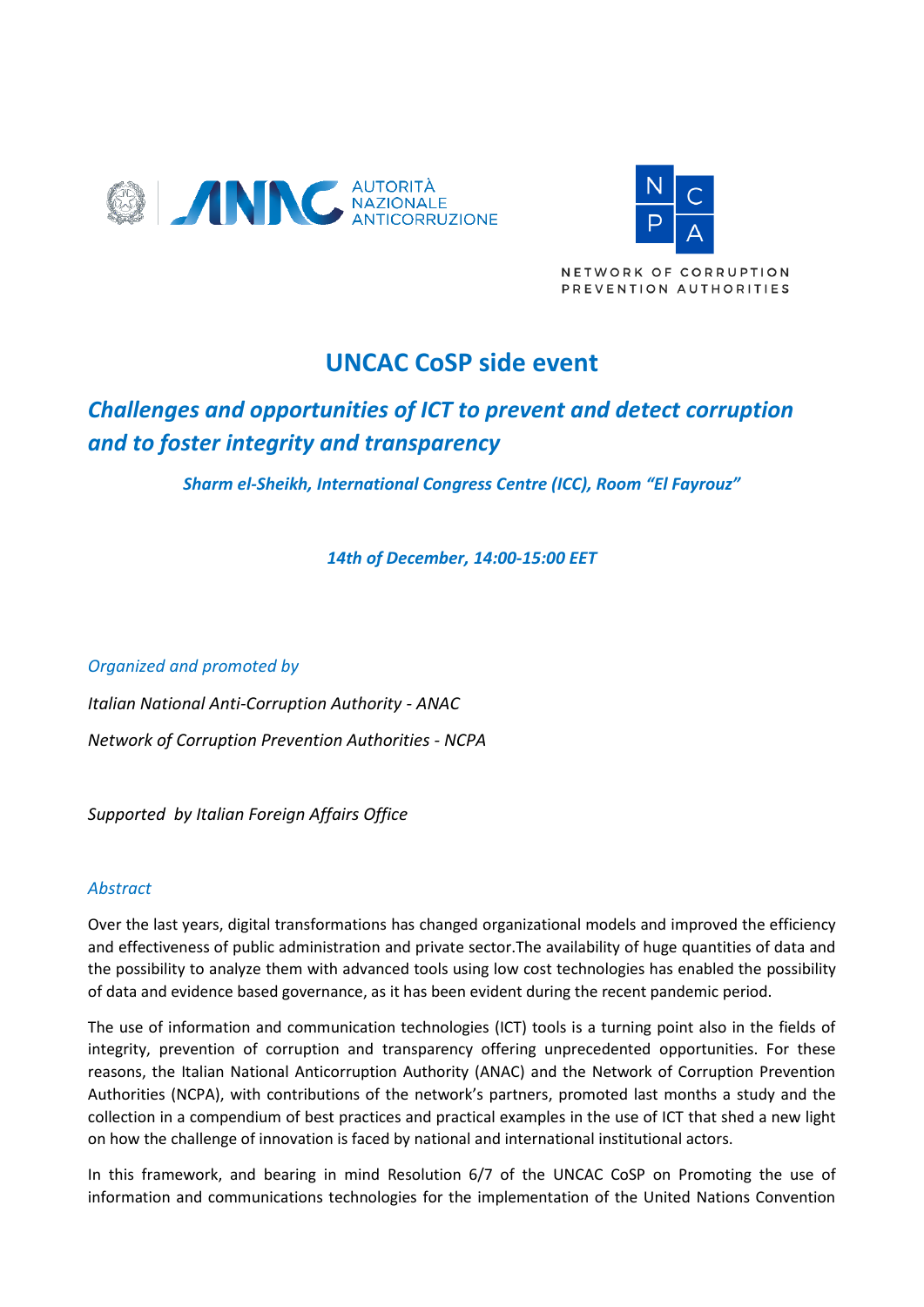against Corruption, the event "Challenges and opportunities of ICT to prevent and detect corruption and to foster integrity and transparency" will be an opportunity to present the compendium and to address the related topics promoting the dissemination of good practices and lessons learned and the further development of the public debate.

A series of considerations and ideas offered by participant to the study and collected in the compendium can be summarized in expressions such as "smart anticorruption ", or "anticorruption 2.0". In fact, some countries, having resolved over time the emergency to implement the basic tools for preventing and combating corruption, and having in the meantime gained a solid experience of the main practices also through profitable relationships with the relevant stakeholders, push themselves to think about anticorruption of the future, taking full advantage ICT tools.

Emerging policies and practices in the field can be grouped into the following specific topics:

- 1. online training and e-learning;
- 2. digitalization of processes, data flows and management;
- 3. inter-operability of database for investigation and data gathering;
- 4. open data, big data, statistical analysis and indicators;
- 5. the future is present blockchain and distributed-ledger technology;
- 6. collaboration and interaction with stakeholders.

The event will address such topics presenting practical experiences, bearing in mind that the core of the innovation challenge does not rely merely on the technological solutions and is not a only a matter of hardware infrastructures: the most important element and key success factor are the ideas, the models, the approaches inspired by ICT. And people to think about them and to put them into practice.